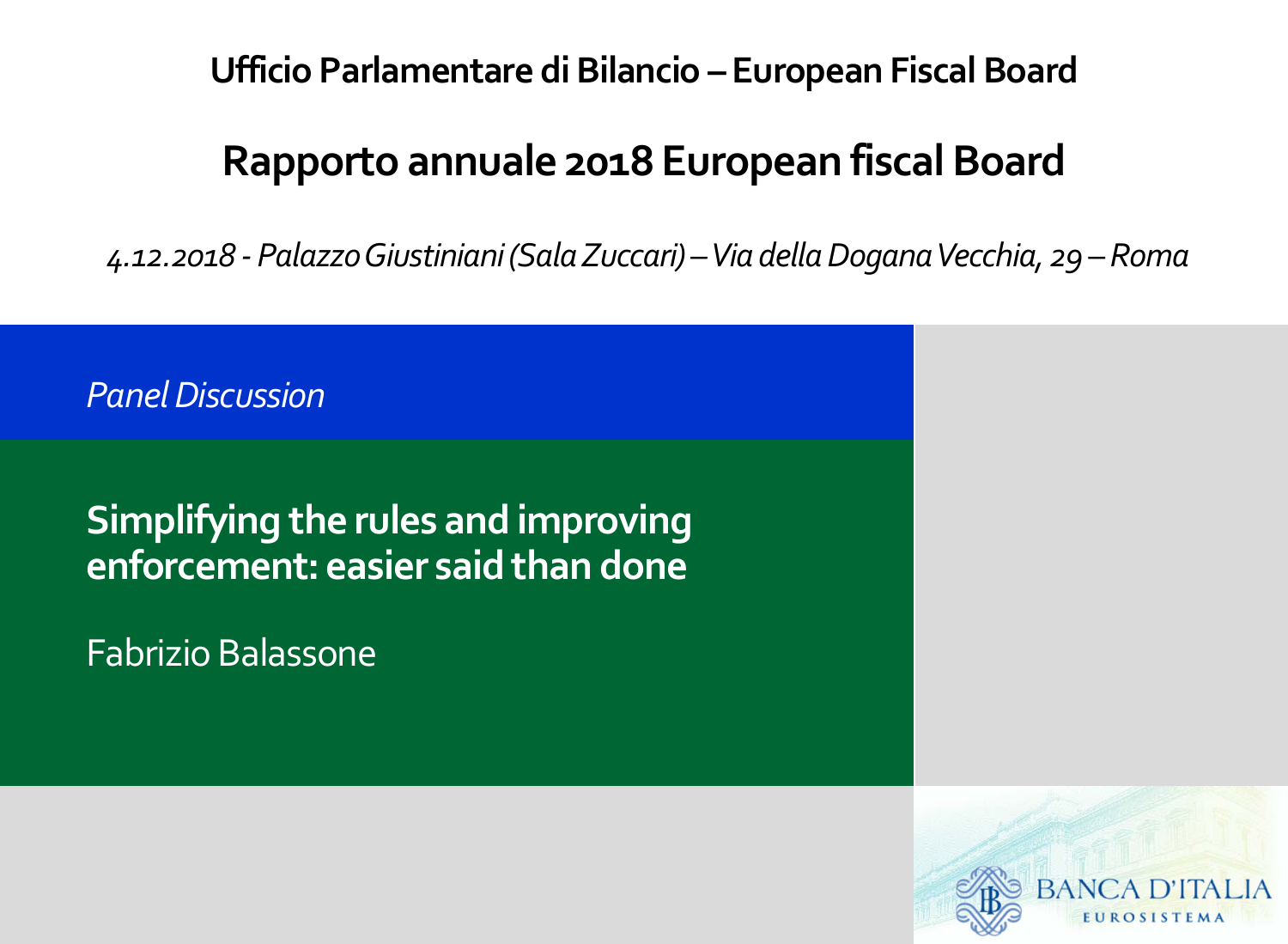# 1. Key Messages in the Report

- 1. too much (biased) judgement by the Commission
- 2. this is the consequence of complex/opaque rules …
- 3. … which need to be simplified
	- a. one operational target (expenditure benchmark) + one medium-/long-term anchor (Debt/GDP)
	- b. implementation focused on important deviations over the medium term
	- c. clear separation of assessor and decision-maker roles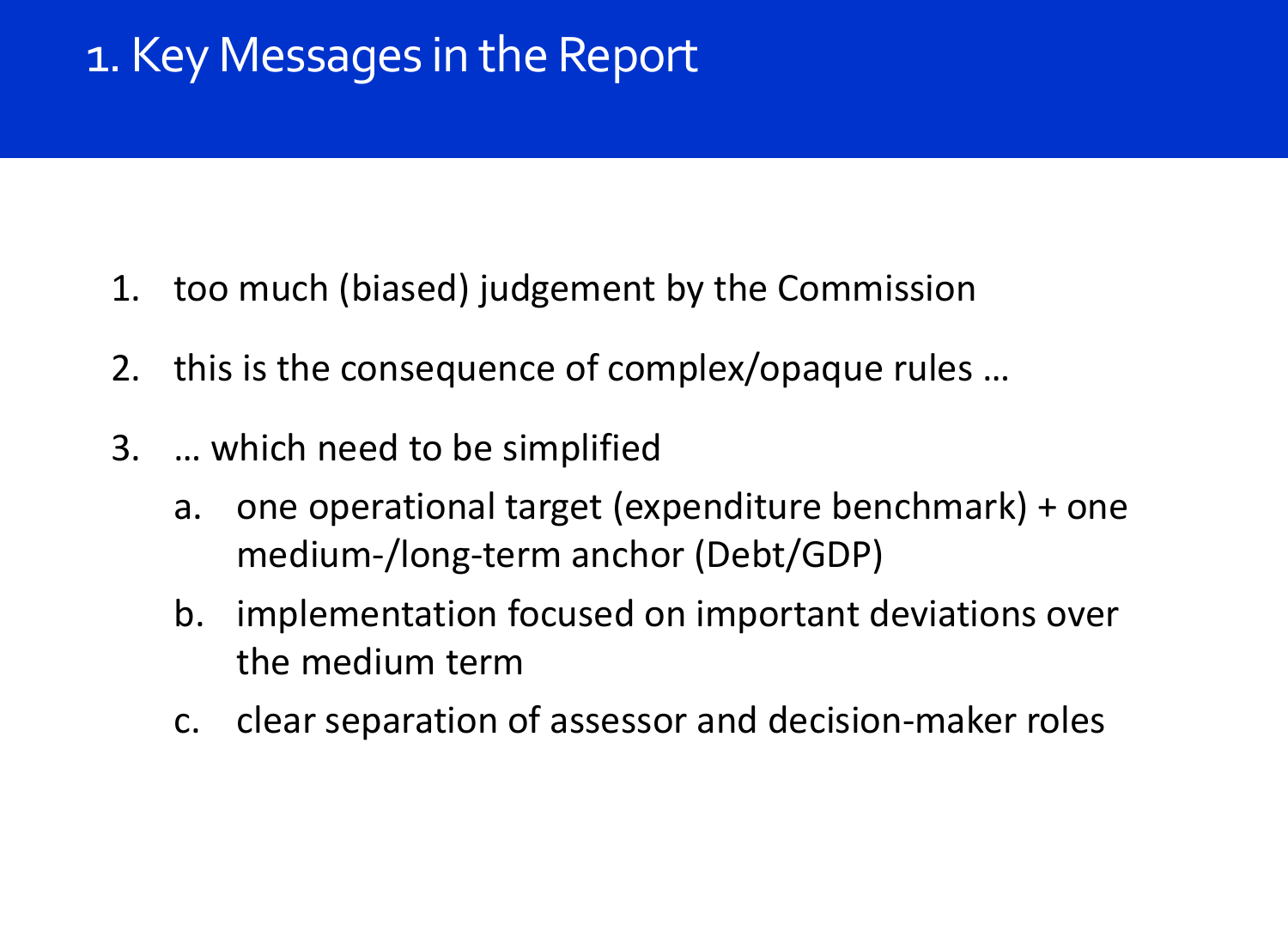# My Comments

- A. two important issues I won't discuss
	- $\checkmark$  EC: biased judgement or prudence after a deep and long recession?
	- $\checkmark$  separating assessor and decision-makers: how?
- B. focus on a single issue: no simple rule can do a complex job  $\checkmark$  is the proposed expenditure rule truly simple?
	- $\checkmark$  can it be effective?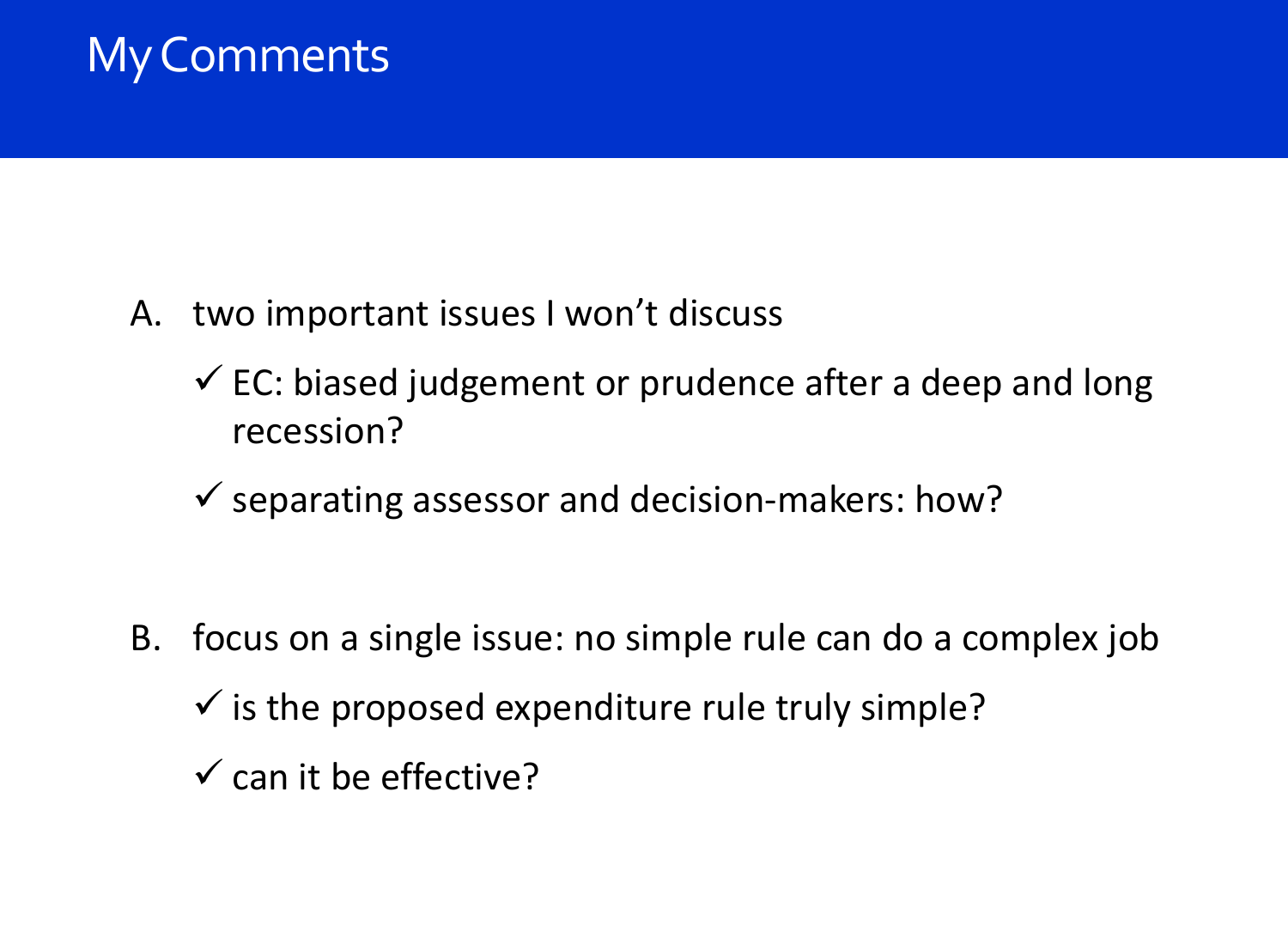### Simple Rules and Complex Jobs: How "Simple" is the Expenditure Benchmark?

- $\checkmark$  "The reason for the current complexity is that the economic reality itself is complex" (EFB Report: sect. 6, p. 81)
- $\checkmark$  The expenditure ceiling is computed on the basis of
	- on the basis of "**assumptions about real GDP growth, inflation, interest rates**" and
	- assuming that "**output is at its potential rate**"
	- so as "**to ensure that gross debt reaches 60 % of GDP in +15**" (EFB Report: sect. 6, p. 79)
- "**If a Member State's budget deficit exceeds 3 % of GDP** and the breach is not exceptional and temporary, **an excessive deficit procedure will be launched" unless** the MS
	- **is complying with the expenditure ceiling**, or
	- **has a debt ratio projected to stay below 60 % of GDP**" (EFB Report: sect. 6, p. 83).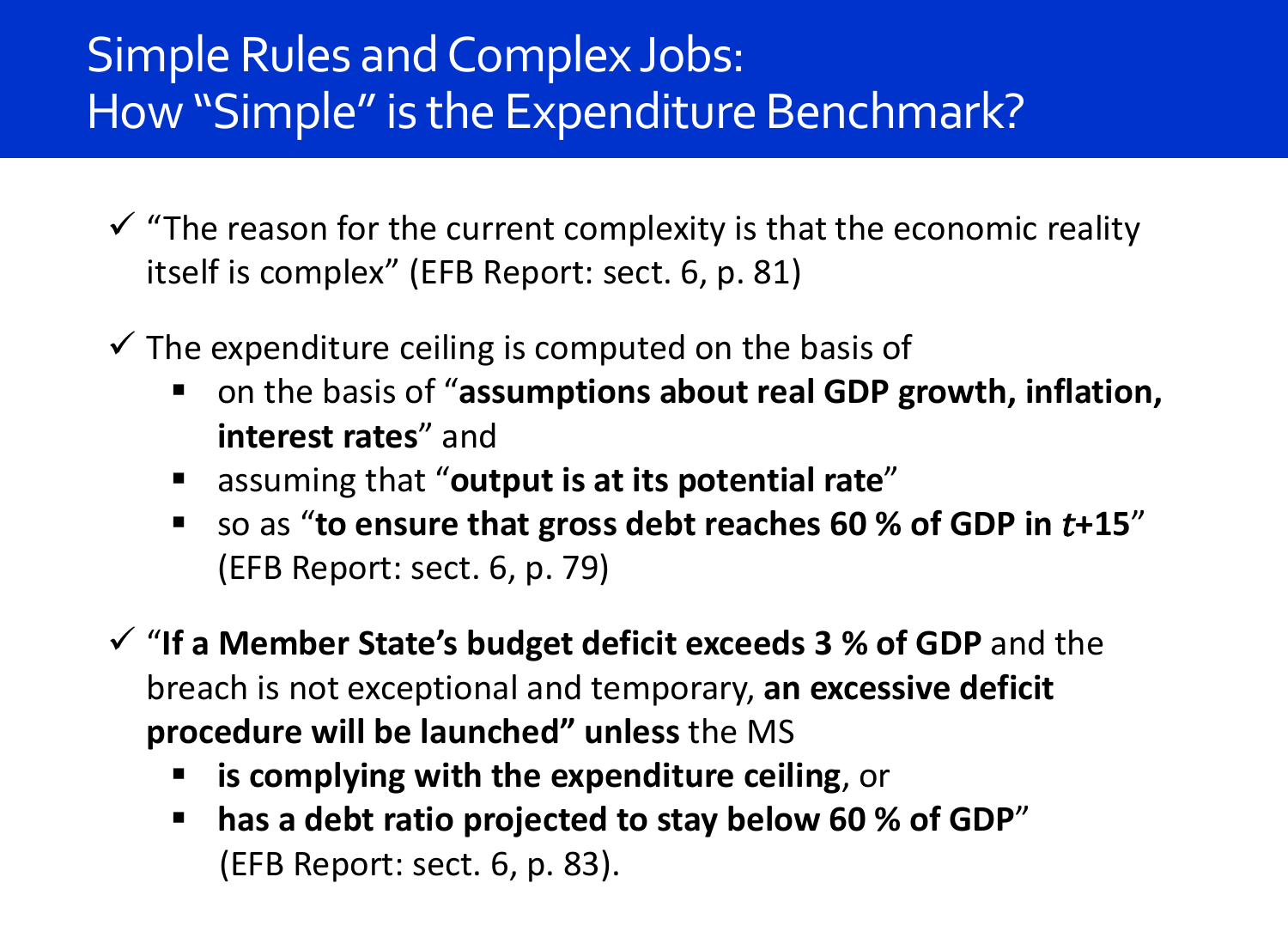### Simple Rules and Complex Jobs: How "Effective" Can the Expenditure Benchmark Be? (I)

 $\checkmark$  The operational target chosen is further away from the m/t anchor than the deficit (nominal or structural)

- <u>present situation</u>:

 $\Delta(D/Y) = -(D/Y)_{0} [q/(1+q)] +$ **deficit/Y** + **sfa/Y** 

```
Deficit = interest + (E-R)<sub>Non-cyclical</sub> + (E-R)<sub>Cyclical</sub> – Discretionary measures<br>
\leftarrow (structural deficit)
```
- EFB proposal:

Deficit = Primary Deficit + **Interest Expenditure (int)**

Primary Deficit =  $(E-R)_{\text{Non-cyclical}} + (E-R)_{\text{Cyclical}} - \text{Discretionary measures}$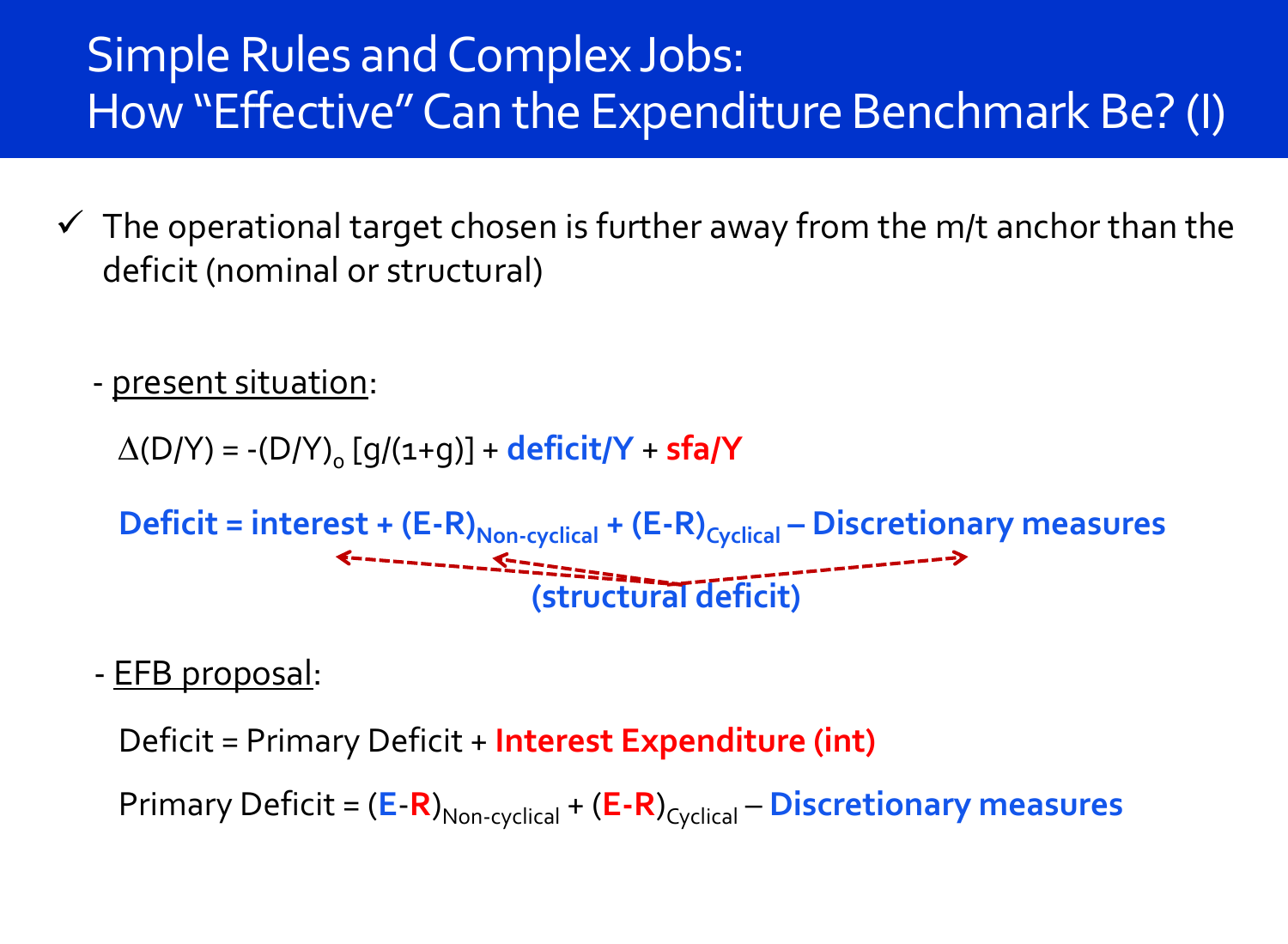### Simple Rules and Complex Jobs: How "Effective" Can the Expenditure Benchmark Be?

 $\Delta(D/Y) = -(D/Y)_{o} [g/(1+g)] + SFA/Y + int/Y$ 



- $\checkmark$  Compared to present situation, besides SFA, we lose track of
	- $\checkmark$  cyclical component (the same as with structural deficit)
	- $\checkmark$  interest payments
	- $\checkmark$  windfalls/shortfalls
- NB: the compensation account is also based only on **Enon-cyclical – DM**
- Estimation of **Discretionary Measures** likely to become the "new output gap"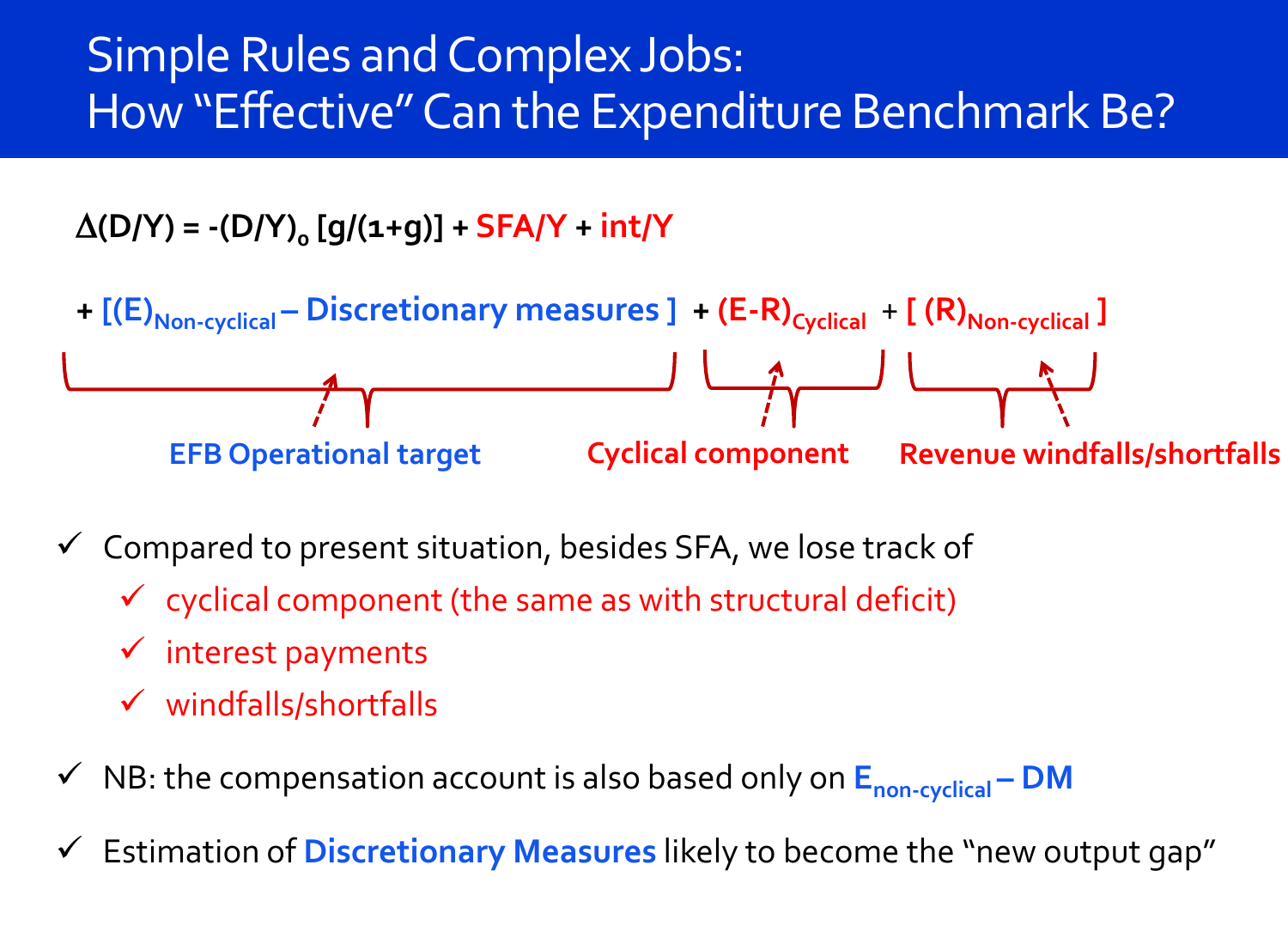# A Deficit Rule in Disguise?

- $\checkmark$  The problem with the structural balance is ... estimating potential output
- $\checkmark$  The EFB proposes to replace it with an "ad hoc", more stable variable (a moving average of potential output) and apply it to "net expenditure" only over a 3-year horizon
- **Why not apply the "ad hoc" and stable variable to the whole primary balance (possibly including SFA) to determine "nominal primary surplus targets" over the same 3-year horizon?**
- $\checkmark$  Deviations from the targets would be allowed only in so far as actual growth differs from the one assumed for computing the targets (a cyclical correction based on the "ad hoc variable" ) …
- $\checkmark$  ... while further excesses would feed into the compensation account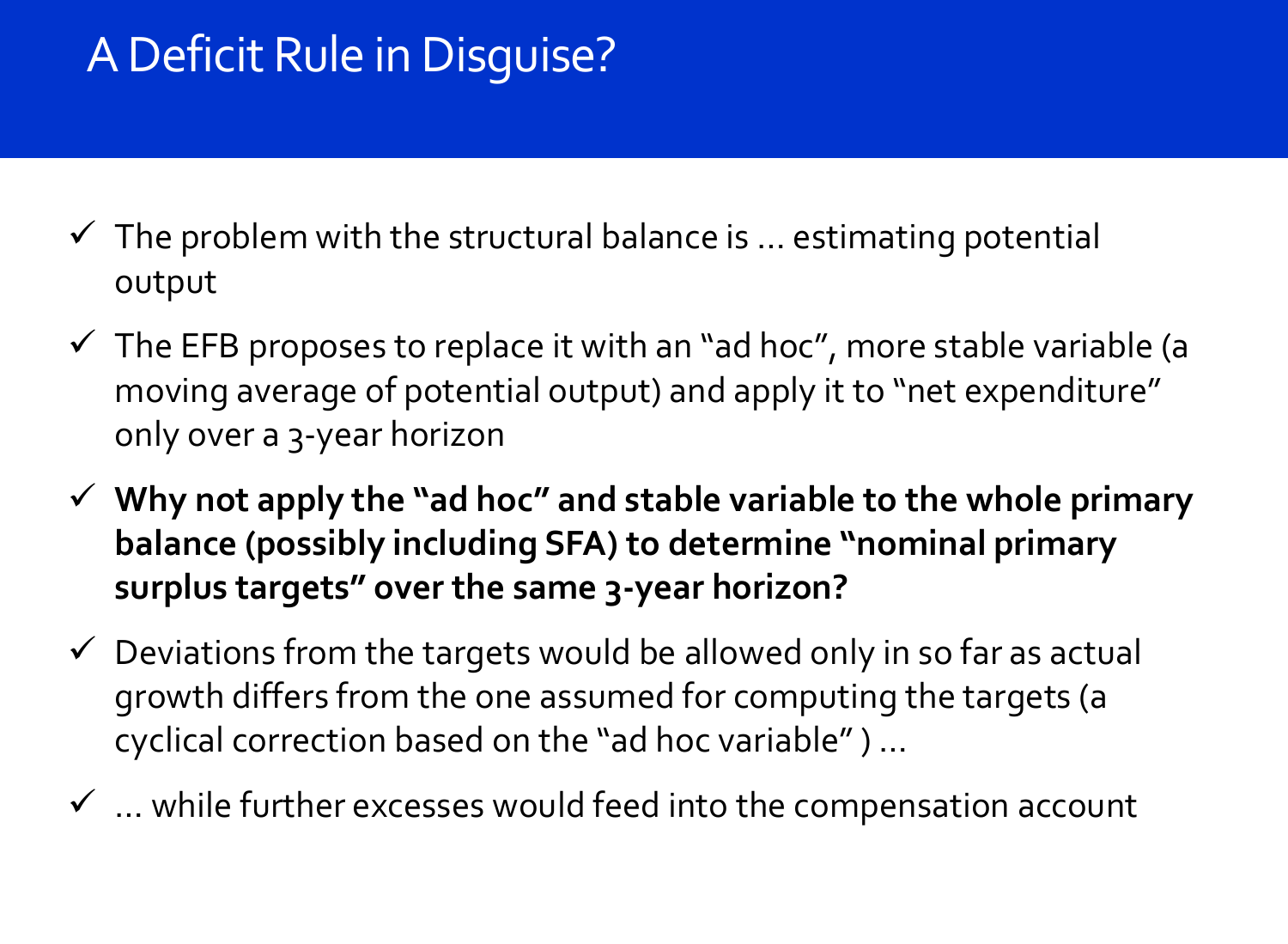# Why a Simple Deficit Rule Does Not Work? Is There Another Way?

- $\checkmark$  "For Member States whose debt is already below 60 % of GDP, the only requirement is to ensure that their budget deficit remains below the 3 % reference value, in line with Treaty requirements." (EFB Report: Sect.6, p. 79) Two open questions … and a quote  $\mathcal{L}$  and a quote  $\mathcal{L}$  and a quote  $\mathcal{L}$
- $\checkmark$  Fear of moral hazard lead us to part with this "old" simple rule
	- a. stock flow adjustments
	- b. no credibility of "no-bailout" if national debts have systemic relevance
- $\checkmark$  Possible "Solution":
	- a. reduce national debt below systemic relevance (e.g. USA)
		- how? debt rule plus "insurance mechanisms" (debt redemption fund plus a centralised stabilization capacity)
	- b. monitor change in debt (close to our "fabbisogno"), not the deficit ("indebitamento netto")